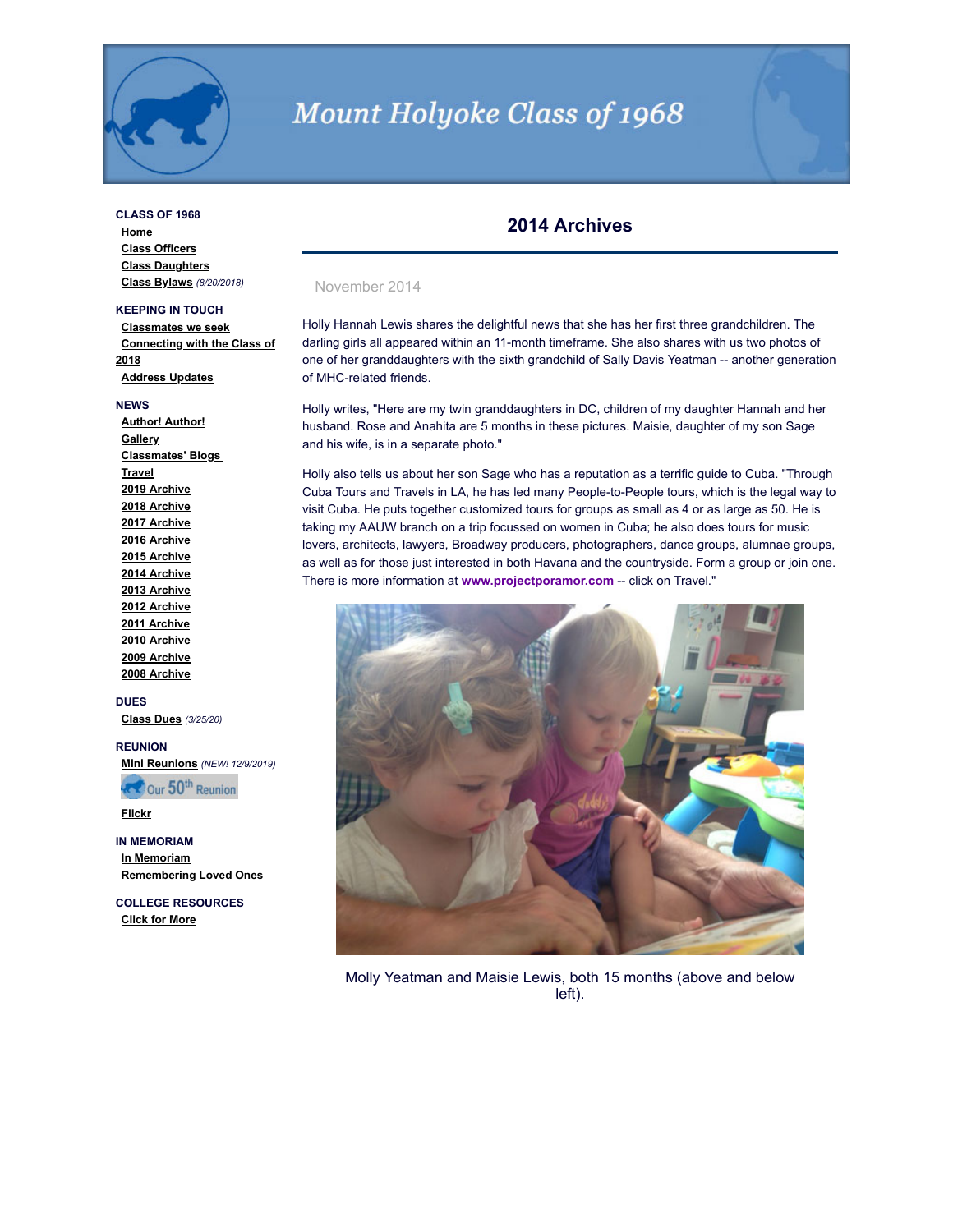

Maisie Lewis





Rose (named for mother)

Anahita ( a Persian name for her Persian father -- means Queen of the Sea-- he has a PhD in marine biology)



Maisie Lewis

**Cindy White Morrell writes about our classmates from South Hadley High School**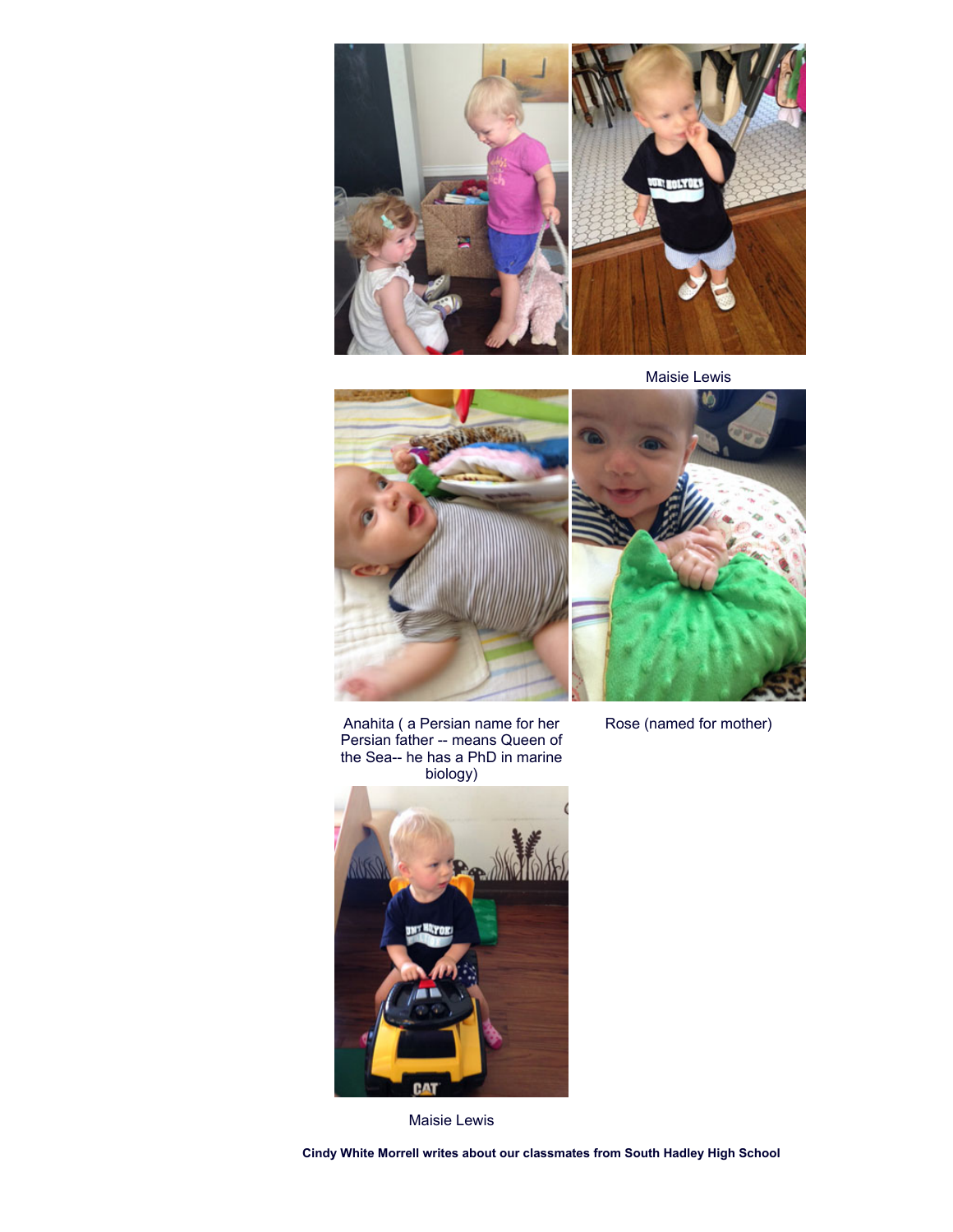South Hadley High was one of the many schools where classmates have celebrated their 50th high school reunion recently. Five of our '68 classmates came to Willits on September 13, for a rousing reunion dinner, including: Cindy White Morrell, Gayle Gunderson Richardson, Barbara Ostrowski LeGrand, Nancy Ball Fay and Pam Daviau Joseph (seen pictured here, thanks to Carl LeGrand). We would have been six, but Joy Camp had to cancel at the last minute. Still missing were Delby Barker Pool, Ann Charlebois Rast, Susan Graham Simpson, and Judy Williams Werlin. Linda Torlai Stauffer is also from South Hadley, just not South Hadley High. I think this rivals the group from Pam Borchert Wildrick's NJ high school class. A good time was had by all. Honorary classmate, David Morrell, was also in attendance. And Willits did an absolutely fabulous job for us.



#### **Other Morrell news**

Grandgirls are all doing well at ages 7.5, 4.5, and 1.5 by the time you read this. We still see them 3 days/week, at least early in the morning. Middle one Lucy is now going to Gorse Children's Center mornings (on the MWF schedule when we have her) on the MHC campus where her mom and uncle went back many years ago, albeit in the old building. Littlest one Cora just started walking and carries on perfectly normal conversations even tho' we haven't decoded them yet. David and I just returned from a Rhine River cruise, our very first. It was terrific and we highly recommend it to anyone who wants a smaller cruise setting. The sights were glorious, the river traffic amazing and the food out of this world. Already saving for another one! Other than an unplanned passport hitch necessitating a Friday trip to Boston to update the ending date (we flew out Saturday from there), all went very well. David's CA sister also came with us. A fabulous week away but we came back down to earth quickly the new week and back into our regular routine.

#### October 2014

#### **Washington DC Classmates Celebrate Mountain Day Early!**

The Washington DC area classmates celebrated Mountain Day with an afternoon tea at the house of Susan Clark Iverson, a day before Mountain Day was announced in South Hadley. Fourteen classmates attended and had a great time reminiscing. A significant topic of conversation was the 50th high school reunions of these classmates. Several had already gone to theirs and several more had signed up to attend one in the near future. Consensus was that reconnecting with friends was fun and worthwhile.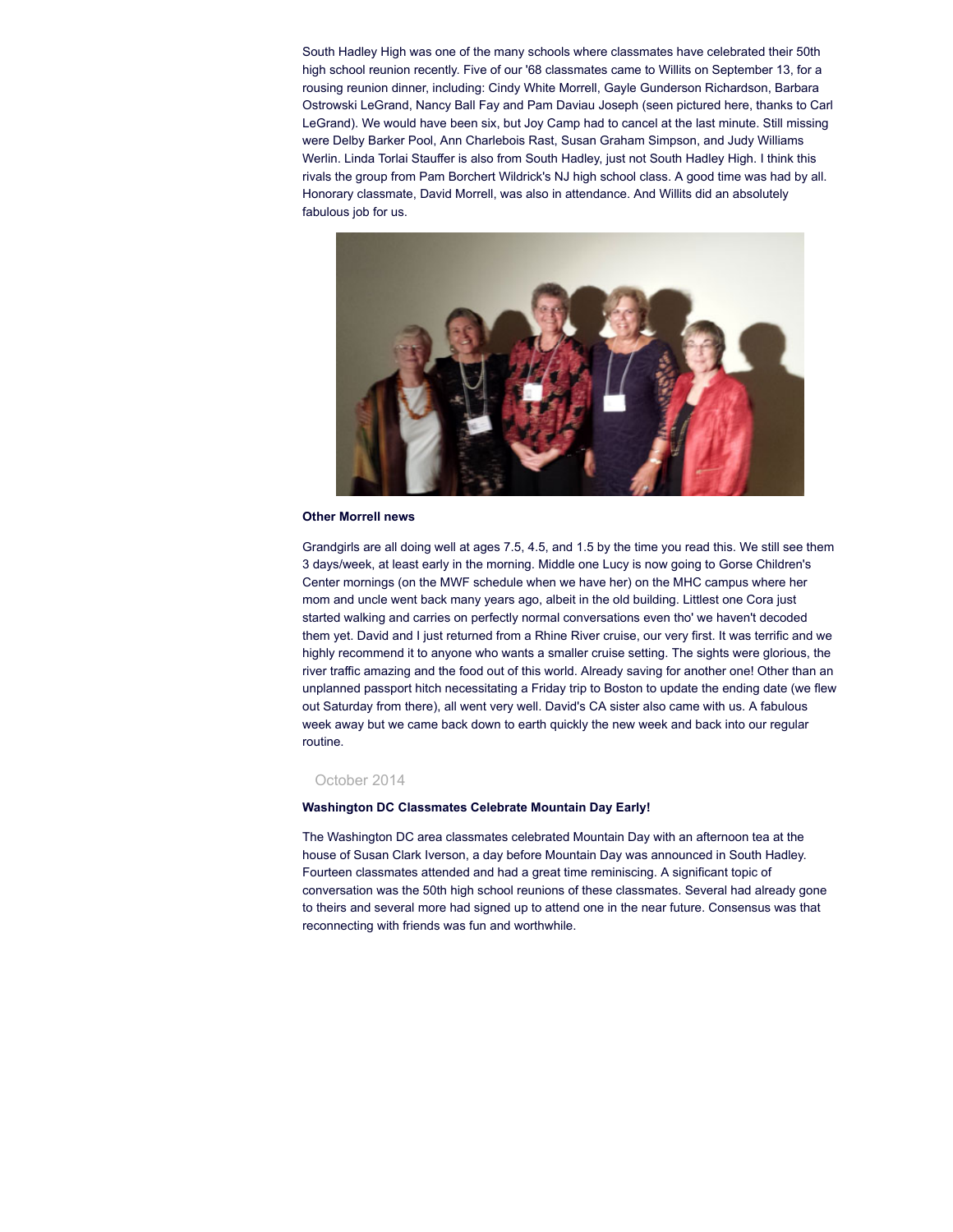

Pictured in the photo: *Front row:* Nancy Huttemeyer Davis; Rebecca Cardozo; Nancy Button Nathan; Jennifer Jones Johnson; Mary Ann Mears *Second row:* Olivia Mellan Shapiro; Meg Meyer; Sandra Cass Burt *Third row:* Susan Clark Iverson; Wendy Adler Jordan; Margaret Neuse; Laurie Trees Rodgers Back row: Martha Cowen Cutts; Barbara Jager Bass

## September 2014

# **Class of 2018 Honor Code Ceremony**

This ceremony for the entering Mount Holyoke students was held Sept. 2 in Abbey Chapel. Representing our class was our Treasurer, Cindy White Morrell. Below are her remarks which encourage our connection with the Class of 2018. Also speaking were Professor of Political Science, Vinnie Ferraro, and Assistant Professor of Psychology and Education, KC Hayden '00. The Glee Club sang. Members of the Class of 2018 signed the honor code book.

*Remarks at the Honor Code Signing Ceremony 9/2/2014 for the Class of 2018*

*On behalf of the Class of 1968, I extend a warm welcome to the Class of 2018, as you join the Mount Holyoke family. Fifty years ago, my class stood in your shoes, just as eager to begin our journey. We wish you well as you travel this road over the next four years. Take it all in! Relish this time with all your sisters. We'll be in touch in a number of ways as well. In the end, we'll celebrate your graduation at our 50th reunion.*

*Cindy White Morrell '68*



August 2014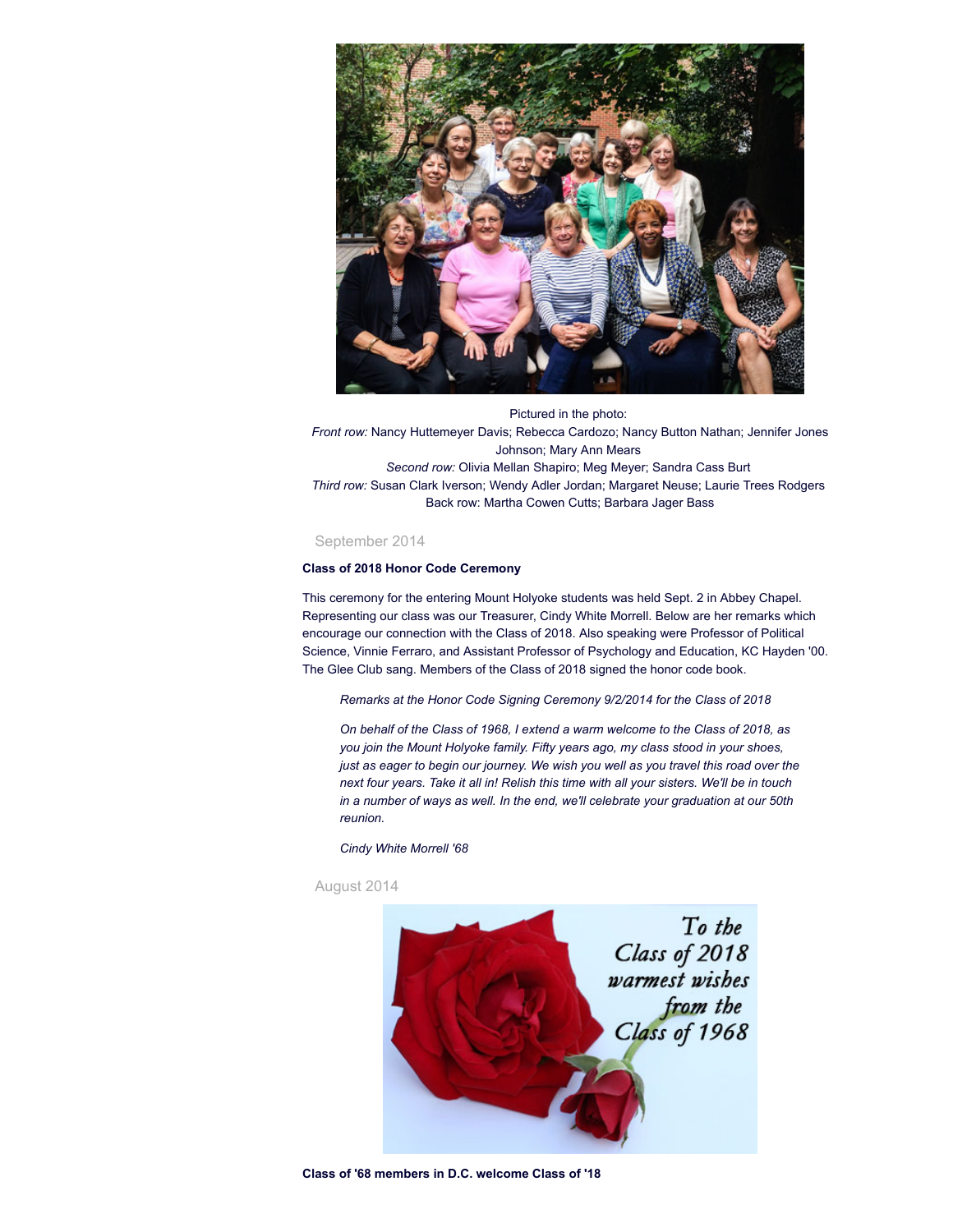Can you find Nancy Huttemeyer Davis, Martha Cowen Cutts, Susan Clark Iverson, and Leslie Luxemburg in this picture? The Mount Holyoke Club of Greater Washington DC area hosted a Sendoff Tea on August 10th for incoming first years - the class of 2018, our legacy class. Eighteen students from the metropolitan area will be attending convocation on September 3rd. Two of the students are graduates of Washington Latin, a public charter school whose head is Martha Cowen Cutts - what a wonderful connection.

The freshmen arrive on campus in late August for orientation. They have already received information about dorm and roommate arrangements. As a part of our introductions to the group we were asked to indicate what our favorite dorm was. Conversations were lively and there were questions about dining services - made to order omelets are a thing of the past and milk and cookies are available in each dorm, but now include "healthy" options.

In addition, all the alums and current students were asked about their careers. What amazing contributions MHC grads and students are making in such a wide variety of professions and internships, from immigration to education to non-profits and foundations. The Sendoff Tea was truly a networking (LYNK) event for all.

The Class of 1968 has a strong presence in the Washington metro area - about 35 classmates. Over the next four years we will keep in contact with students from our area who are members of the Class of 2018.



#### **Mamma Mia!**

Penny Schneider Calf and friends took a novel turn among the Greek Islands. After exploring the Classical places, they settled for a week on the Island of Skopelos where Mamma Mia, starring Meryl Streep, was filmed.

Says Penny, "The trip highlight for me was Skopelos. Seeing all the places where they filmed Mamma Mia was so exciting. And the island is un-commercialized because there is no airport! Just quaint and charming. The red scarf [Penny is holding in the photo] was for my Mamma Mia run up the stairs like Meryl did! "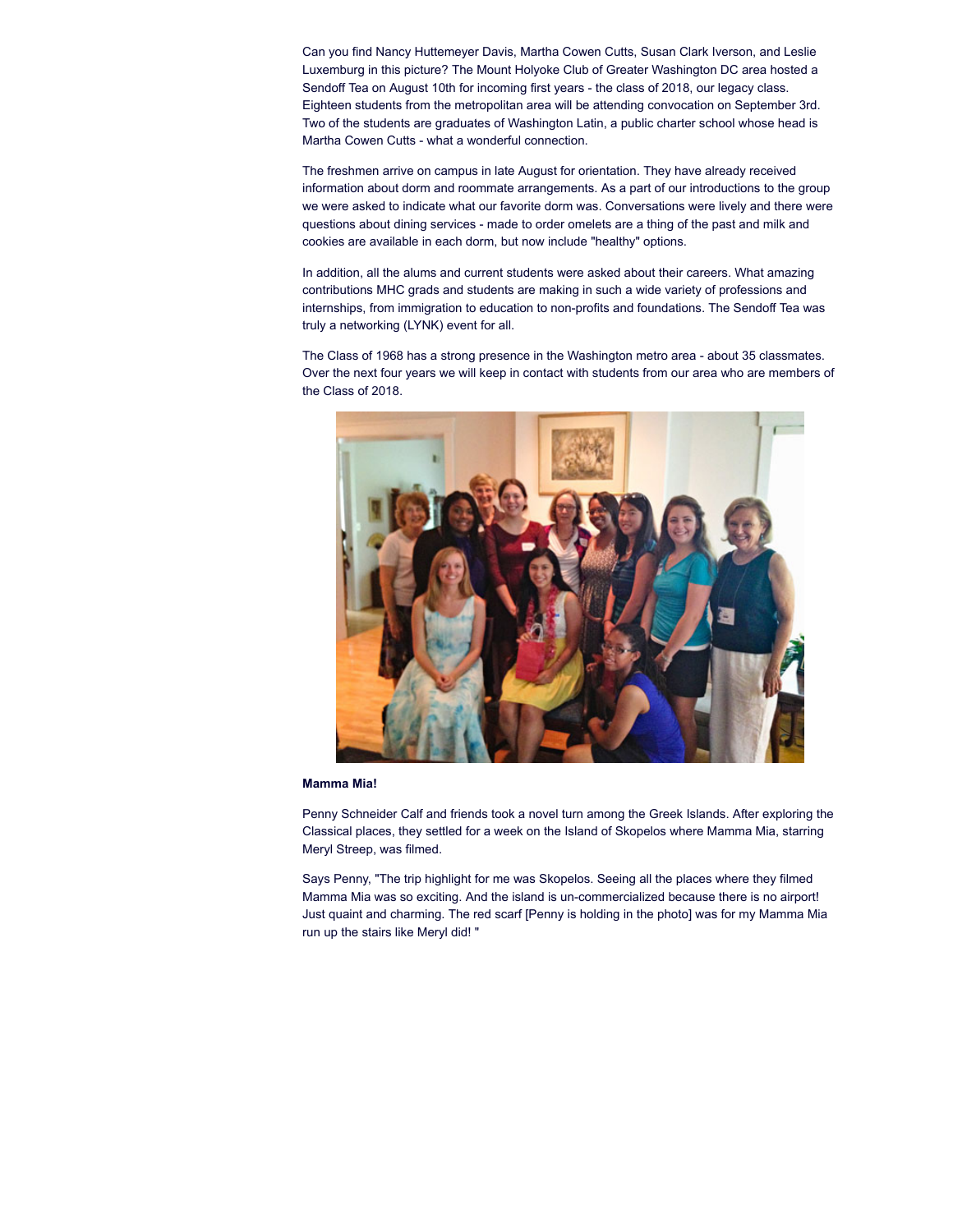

July 2014

# **In Memoriam: Sara E. Kusch**

It is with a heavy heart that we inform you of the death of our classmate Sara E. Kusch on July 7, 2014. **For more [information,](http://www.mhc1968.com/memoriam.asp) please click to our IN MEMORIAM page.**

#### **A Visit to New Zealand, 2014 -- from Kendra Gaines**

For two months this year, in April and May, I traveled with the specific goal of visiting old and dear friends who are unlikely ever to visit the States again. With the thought that I was not getting any younger and the trip across the Pacific is not getting any shorter, I set off for, first, Japan, then Taiwan, Hong Kong. Australia, and New Zealand. The friend I wanted to see in New Zealand was my former classmate, Helen Waugh, now Helen Burns. She has been a "Kiwi" for 41 years now, and on this my second visit to New Zealand, I longed to hear her insights into life in this gorgeous country.

Helen and I had known about each other when we were at Mt. Holyoke, but we had never become friends. We finally figured out that the reason was simple: Helen was a math major and I was an English major, so clearly our paths did not cross! Now, however, we discovered much in common, beginning with a love of exercise and physical fitness and a focus on healthful eating. We both have traveled a great deal in the past, too, so sharing experiences also became a bond.

As a surprise addition to this reunion, however, Helen told me that she had just recently fielded a phone call from two other MHCers, Dr. Heidi Douglass ('88) and Jennifer Fox Willows (would have been '95 but did not graduate). Both women had married and moved to New Zealand and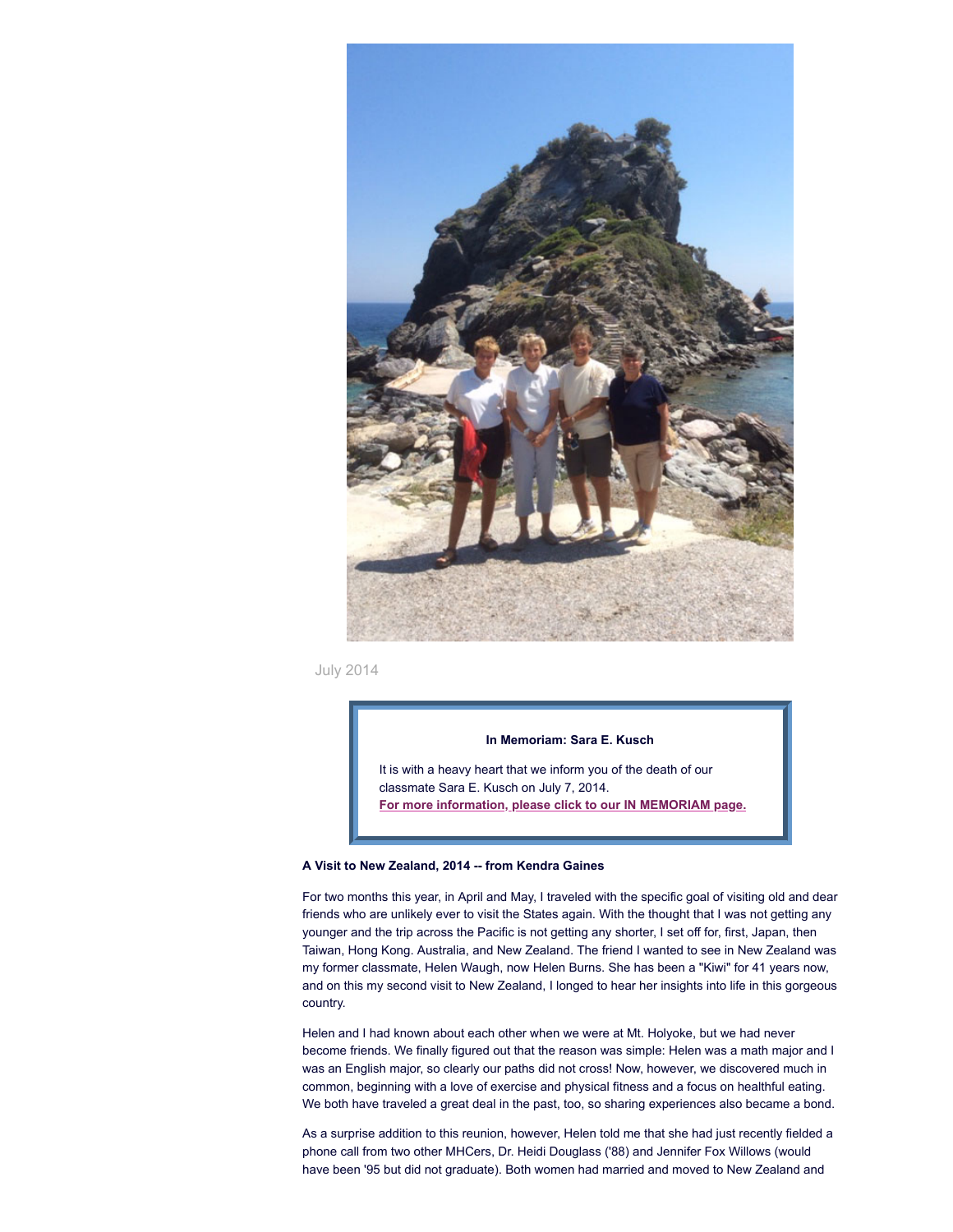both had fascinating stories to tell. Heidi Douglass's husband told his wife, "Mount Holyoke women are socool. Good value they are. You are so lucky that you got to meet them!"

We met for lunch in a seaside surfing town called Raglan, not too distant from Hamilton, where Helen and her husband Don live. (These places are on the North Island, south of Auckland.) The photos that accompany this narrative were taken there. Please note that we carefully framed ourselves around the "Danger!" sign, which we thought appropriate for this delightful meeting of four Uncommon Women.



*Helen Waugh Burns '68 and Kendra Gaines. Note the DANGER sign!!*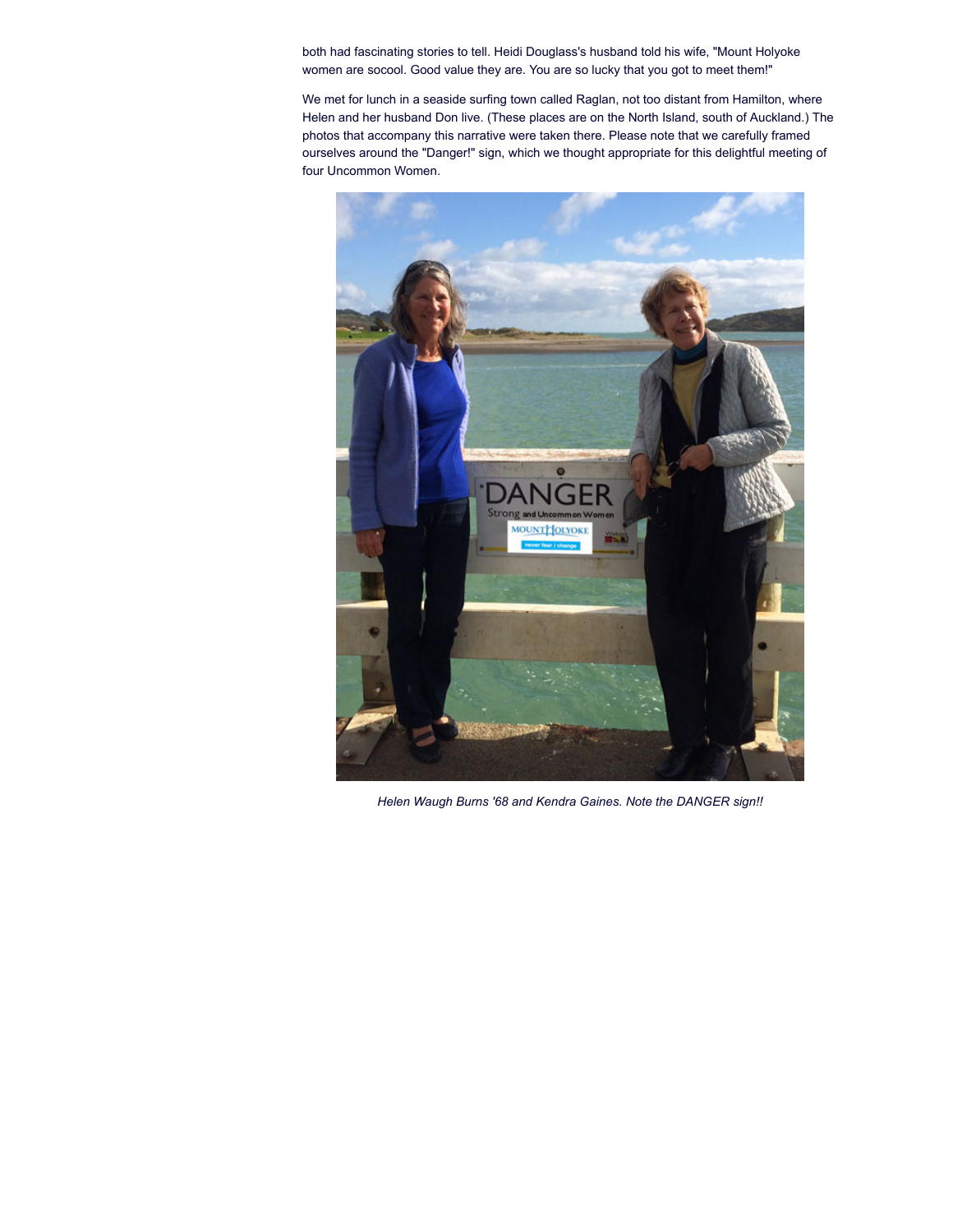

*Helen and Kendra, close-up*



*Helen and Kendra*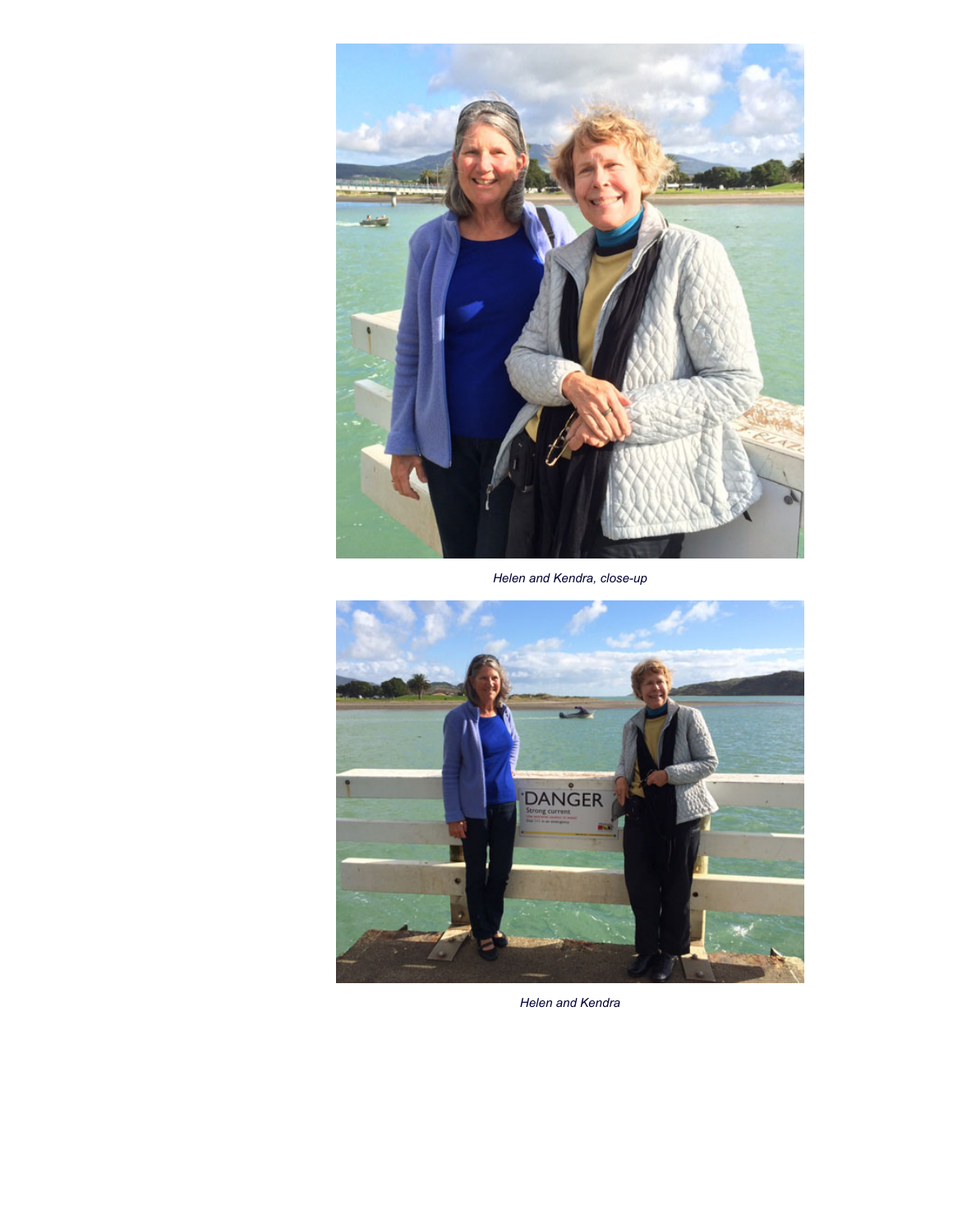

*(L to R): Jennifer Fox Willows '95; Helen Waugh Burns '68; Kendra Gaines '68; Heidi Douglass '88*

# **Olivia Mellan and Sherry Christie have published a new edition of their book, Money Harmony**

Olivia Mellan and Sherry Christie have just published a new edition of MONEY HARMONY: A ROAD MAP FOR INDIVIDUALS AND COUPLES, available in print and e-book.

It's their fifth book collaboration since getting together at the 25th Reunion. This shows the power of our reunions!

## **Take a look at the flyer, [describing](http://www.mhc1968.com/images/Money-Harmony-Flyer.pdf) their latest edition.**

# June 2014

# **Susan Rieger publishes a popular book,** *The Divorce Papers***. Here are her remarks about it:**

Notes on The Divorce Papers for MHC Class of '68

This past March, my novel, The Divorce Papers, was published by Crown. Told entirely through personal correspondence, inter-office memoranda, emails, newspaper articles, and legal papers, it tells the story of a rancorous divorce and the young lawyer who's been dragooned into handling it. But this is a bare-boned description, a book jacket summary. The novel is about families and work and money as well as love and loss.

The book is not autobiographical - though I was trained as a lawyer and I've been divorced. My divorce showed me the experience's dramatic possibilities. I've always been interested in the way law intersects with daily life, applying ostensibly neutral rules and principles to highly personal and emotional feelings and behavior. With divorce, people go to court looking for closure, revenge, freedom, apologies; if they're lucky, they end up with half of the house and piece of the pension. At the same time, divorce is never a story of just the two people and their children. Its effects reverberate throughout their whole world. That is an interesting world to write about.

The novel has given me a third act. The day I signed the contract, I gave notice to Columbia where I'd been working for 10 years as an Associate Provost. I'm now working on a second book though I'm regularly distracted by the siren song of my daughter, Maggie Pouncey, and her family. At least once a week, I'll find myself on the subway to Brooklyn (of course) to play with my two grandsons, a four year old and an 11 month old, and to talk books with Maggie. She is a novelist; in fact, she blazed the way in 2010 with her book, Perfect Reader, a wonderful novel about growing up in a small college town like Amherst. She is my perfect reader.

Here are some excerpts from reviews (to encourage readers).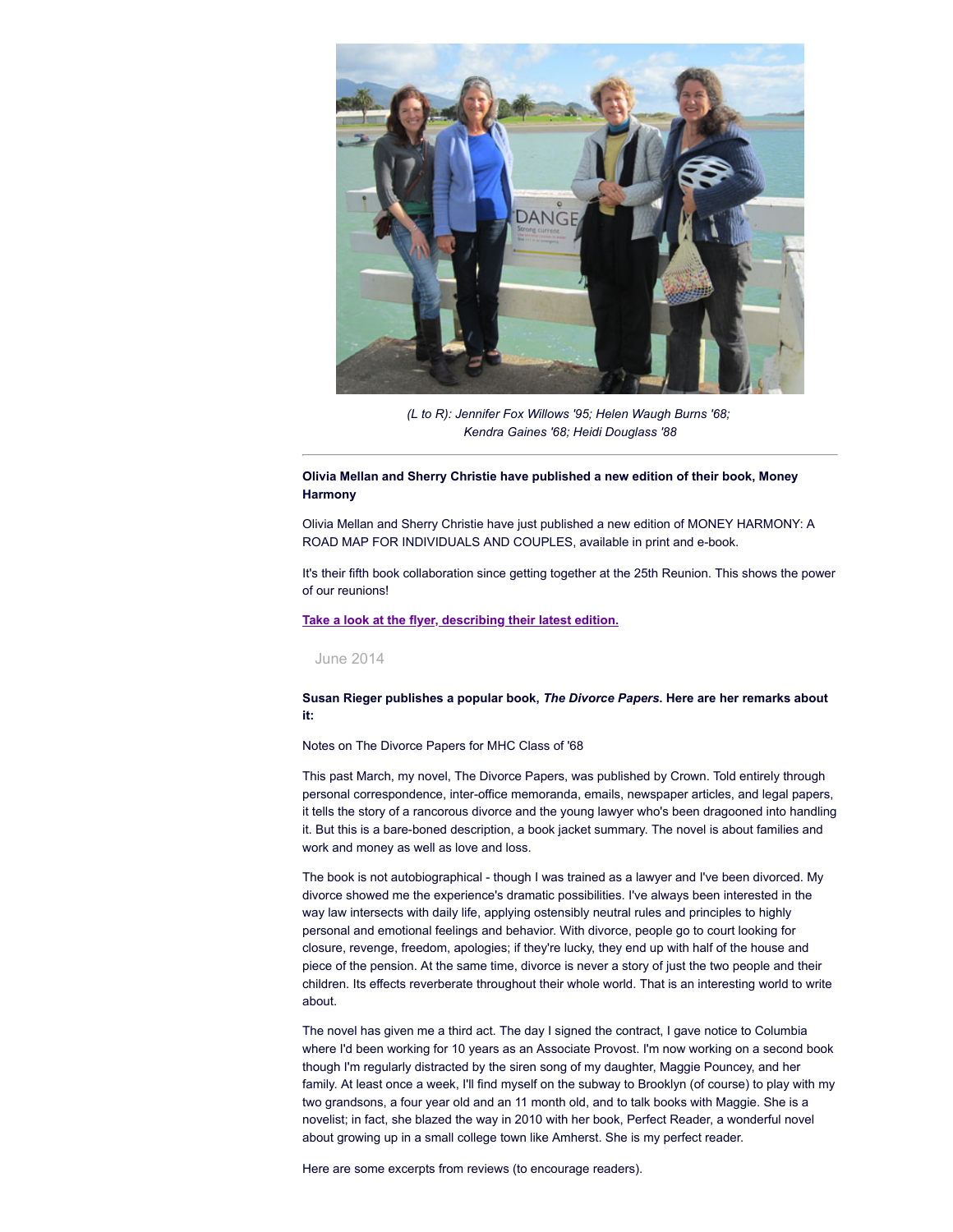*"Fresh and lively... Smart and wonderfully entertaining... The power and canniness of this bittersweet work of epistolary fiction pulls you along . . . [T]his portrait of a divorce makes for serious, yet charming, entertainment." --Alan Cheuse, NPR*

*"Ingenious setup and voyeuristic pleasures ... Rieger's literary feat: finding entertainment and compassion in the wreckage of a failed happily-ever-after." --Emily Giffin, New York Times Book Review*

*"In her clever modern twist on the epistolary form, Rieger excavates the humor and humanity from a most bitter uncoupling." -- Editor's Choice, New York Times Book Review*

*"Rieger...uses office politics and legal clashes to brilliant and scathingly funny effect. Think The Good Wife but funnier and, in the end, more poignant." --Christian Science Monitor*

#### **Here is some interesting news from Lynn Houston, who sails away...**

*There will be more news from her in the upcoming Quarterly.*

My husband and I and two friends sailed our 44 ft catamaran 780 miles in Jan and Feb. We started in Puerto Rico, where we keep the boat, and sailed 69 hours straight down to St Lucia. It was a fabulous ocean sail. I love the feeling of freedom I get when we are out of sight of land and have just the gorgeous ocean, sky, waves, and wind surrounding us. We visited many islands including St Lucia, Martinique, Dominica, Les Saintes, and Guadeloupe, and then St Croix and Vieques as we sailed back to Puerto Rico. We have many wonderful memories of our sailing and explorations including some very funny ones as I put my Spanish to use and my husband his French. They came back quickly but the jump starting of the languages took some patience on the islanders' part.

We have some more long trips planned, such as to South America, but later this month we will be taking our daughter Ashley and her family sailing through the BVI, with the highlight being a treasure hunt for our grandson's 7th birthday on a very picturesque tiny island called Sandy Cay. What could be more perfect for him and his 8 year old sister than pirate stories and a treasure hunt on a real treasure island. Can't wait.

Peace, Lynn

# **Click HERE for [photos.](https://mhcclassof1968.shutterfly.com/122)**

# April/May 2014

**Martha Jane Bradford finds a new home and sets up MailChimp newsletter distribution to share her interest in art.**

Martha moved to New Harbor, Maine, in January, along with her husband, Alfred Ajami, and her Cairn Terrier puppy, Winston. During the moving process, she created a Pinterest board about the experience. It is here: **<http://www.pinterest.com/marthajanebrad/moving-to-maine/>**

Says Martha, "Maine has always been the source of most of my art's subject matter, and I am really happy to be living in the midst of the scenery I love 12 months of the year instead of a few short weeks in August. My studio, alas, is still not unpacked as I am waiting on built-in shelves and counters, and contractors move at a glacial pace here in the country. Since I can't very well work on art, I am using the time to upgrade my social media skills, starting with setting up MailChimp for my future newsletters instead of doing them manually.

"Our house is half a mile from Pemaquid Lighthouse, a famous landmark. The scenery is lovely, and the summer weather will be delightfully cool. I would welcome it if some of my classmates visited!"

Do take Martha up on her invitation and it can spark a mini-reunion!

If you would like to subscribe to her newsletter, **[please](http://www.marthavista.com/subscribe-to-newsletter.html) click here.**

March 2014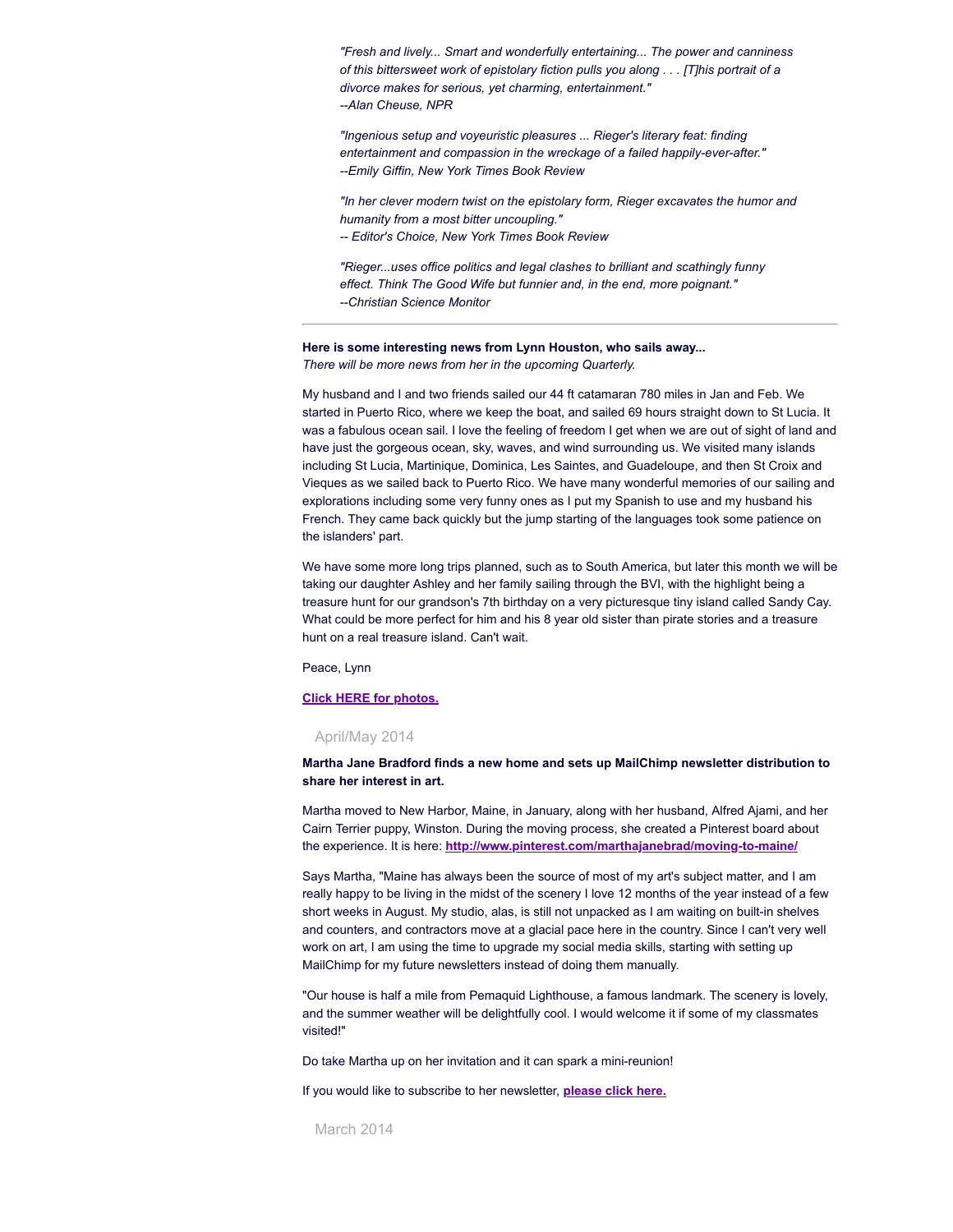# **Tatiana Androsov updates us on the Norman Rockwell "Golden Rule" Mosaic project in which she was critically involved.**

Read on and look at the video link below as well. You may enjoy browsing through the booklet prepared for the event, click on this link.

Tatiana offers to speak about this event. This is a lively idea for a class mini-reunion. She says, "If any club (or MHC) wants to hear about the Golden Rule Mosaic or what it took to get the rededication, I will be more than glad to make a presentation. It was navigating two bureaucracies - our State Department and the United Nations. Besides, the Norman Rockwell Museum is nearby and there is a story to be told."

See the video of the event here! **<http://bit.ly/1ewWb91>**



The US government was given the "Golden Rule" Mosaic by the Thanks-Giving Foundation of Dallas, Texas, in 1985.

It was later dedicated and presented to the United Nations by then-First Lady Nancy Reagan, and accepted by then-Secretary General Javier Perez de Cuellar.

The UN Secretariat building has recently undergone a major renovation, as also has Norman Rockwell's Golden Rule Mosaic.

The United States Mission is hosting a ceremony to celebrate the return of the restored Mosaic to coincide with UN Week of Interfaith Harmony.



Participants: Nancy Cain Marcus, member of the Thanksgiving Square Foundation and former Public Delegate at the US Mission, briefs about the Normal Rockwell 'Golden Rule' mosaic.

Jan Eliasson, Deputy Secretary-General, notes that the mosaic portrays people from all backgrounds coming together on the basis of global solidarity, says that Normal Rockwell's work represents people from all around the world.

Peter Stewart, Founder of Thanksgiving Square Foundation, says that the eyes of the people portrayed in Golden Rule are looking at the life "we are living," points out that those eyes will be looking on and on "long after we have passed", says that they are people of different religious and cultural backgrounds linked by those "beautiful eyes."

Jeffrey DeLaurentis, Representative of the Mission of the United States, notes that Normal Rockwell's Golden rule mosaic can be summarized as "do unto others as you would have them do unto you;" expresses pride that the US can be represented by "such an inspirational piece," notes that the work of the United Nations is rooted "in the values embodied by the Golden Rule", notes that the mosaic's author would have felt that the United Nations was the most appropriate venue to exhibit his work.